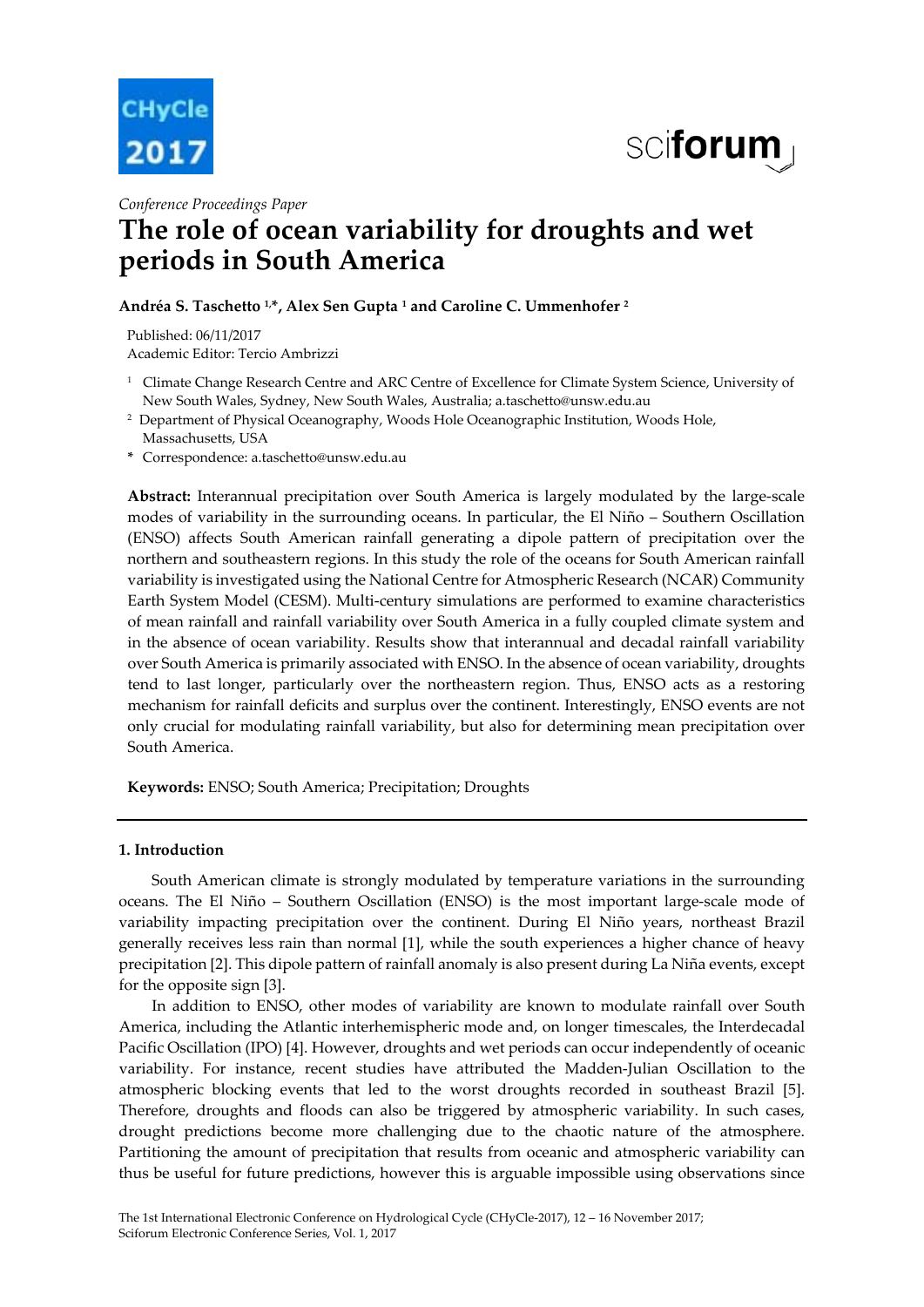the effect of the oceans and the atmosphere cannot be separated. In this study, a climate model is used to investigate the role of ocean variability in modulating extended precipitation events in South America.

## **2. Numerical Experiments**

One cannot disentangle the signals driven exclusively by the ocean or the internal atmospheric variability using observations, however this can be done using idealized climate model simulations. The National Centre for Atmospheric Research (NCAR) Community Earth System Model (CESM) is used in this study. The NCAR CESM consists of four components of the climate system: atmosphere, land, ocean and sea-ice. It is configured on a global spatial resolution of 1.9x2.5 degrees, with 26 vertical levels in the atmosphere in a sigma‐pressure hybrid coordinate and 45 levels in the ocean in z‐level coordinate. Two numerical experiments are performed as follow:

1. CPLD: A fully‐coupled simulation integrated for 700 years. This simulation is similar to a pre‐ industrial run, i.e. time-invariant forcing is applied that is consistent with pre-industrial conditions. This guarantees that variations of the climate system are exclusively related to internal natural variability.

2. ATM: Atmosphere‐only simulation forced with a repeating seasonal cycle of sea surface temperature (SST) and sea‐ice for 1000 years. The seasonal cycle is calculated using the monthly SST and sea‐ice fraction output from CPLD i.e. the atmosphere in both CPLD and ATM are subject to the same mean SST, however there is no ENSO or IPO variability. Consequently rainfall responds to the internal variability of the atmosphere‐land system.

Differences in mean rainfall and rainfall variability over land simulated by CPLD and ATM are analysed below.

#### **3. Results**

Figure 1 shows the mean annual rainfall simulated in CPLD, the seasonal cycles and probability density functions (PDF) of precipitation from both experiments over two key regions affected by ENSO: northeastern and southeastern South America.



**Figure 1.** (a) Annual mean rainfall (mm/day) simulated in CPLD experiment. (b,c) Seasonal cycle of precipitation in the northeastern (b) and southeastern (c) regions. Blue line: CPLD. Brown line: AGCM. (d,e) Probability distribution functions of annual rainfall in the CPLD (blue bars) and AGCMS (brown bars) over the northeastern (d) and southeastern (e) South America.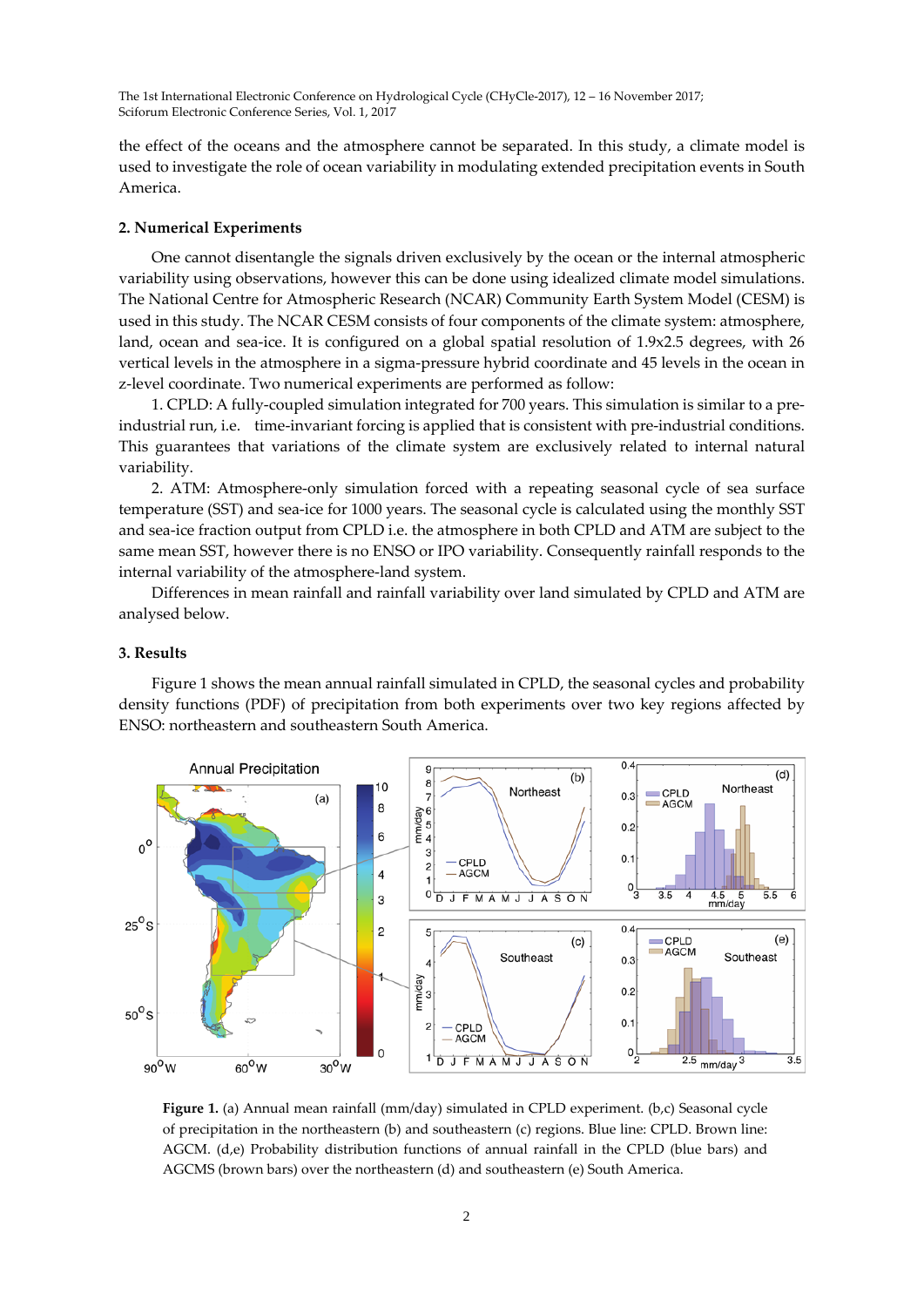The differences in the PDF are striking: interannual variability in SST increases variability of precipitation over South America significantly. The CPLD and ATM PDFs are statistically different based on the K‐S test at 95% level. In the absence of ocean variability, the rainfall variability reduces over the entire continent, as expected. The standard deviation of rainfall over the northeast and southeast dampen by 52% and 31%, respectively (see Table 1). This means that rainfall extremes are also affected by ocean variability. Figure 2 reveals the differences in the mean and extremes of rainfall between the CPLD and ATM simulations. Overall, there is a 30% decrease in rainfall extremes (both dry and wet events) over South America.

**Table 1.** Precipitation mean and standard deviation simulated over northeastern and southeastern South America (mm/day).

|      | <b>Northern South America</b> |      | <b>Southern South America</b> |            |
|------|-------------------------------|------|-------------------------------|------------|
|      | CPL D                         | ATM  | <b>CPLD</b>                   | <b>ATM</b> |
| Mean | 4.40                          | 5.03 | 2.66                          | 2.51       |
| STL. | 0.30                          | 0.14 | 0.16                          | በ 11       |

As South American rainfall responds strongly to interannual oscillations in Pacific and Atlantic temperature, it is not surprising that variations and extremes of precipitation decrease when SST variability is suppressed. Therefore, variations in ocean temperature play an important role in modulating and increasing rainfall extreme events over South America.

What is interesting is the fact that not only does rainfall variability changes in the absence of SST variations, but it also shifts the mean. The annual rainfall over northeastern South America increases by ~14% in the absence of ocean interannual variability, while in the southeastern region it decreases by ~6%. The change in the mean is not as intuitive as in the variability. However a closer look at one of the main contributors of rainfall for the region can explain why this is the case.





Figure 3 shows the relationship between ENSO, via the Nino3.4 index, and rainfall over northeastern and southeastern South America. The correlation analysis indicates the classical dipole anomaly described in previous literature, i.e. anomalous dry conditions in the northeast and wet conditions in the southeast. This correlation pattern matches the pattern shown in Figure 2, suggesting that the differences in mean rainfall between CPLD and ATM may be primarily explained by ENSO. This is a reasonable assumption given that the dominant mode of large scale SST variability is ENSO and that the South American rainfall dipole is strongly linked to the Pacific variability.

The ENSO-rainfall relationship, particularly over the northeast (Fig. 3a) is clearly non-linear: rainfall is significantly reduced during El Niño events, with a weaker increase during La Niña events.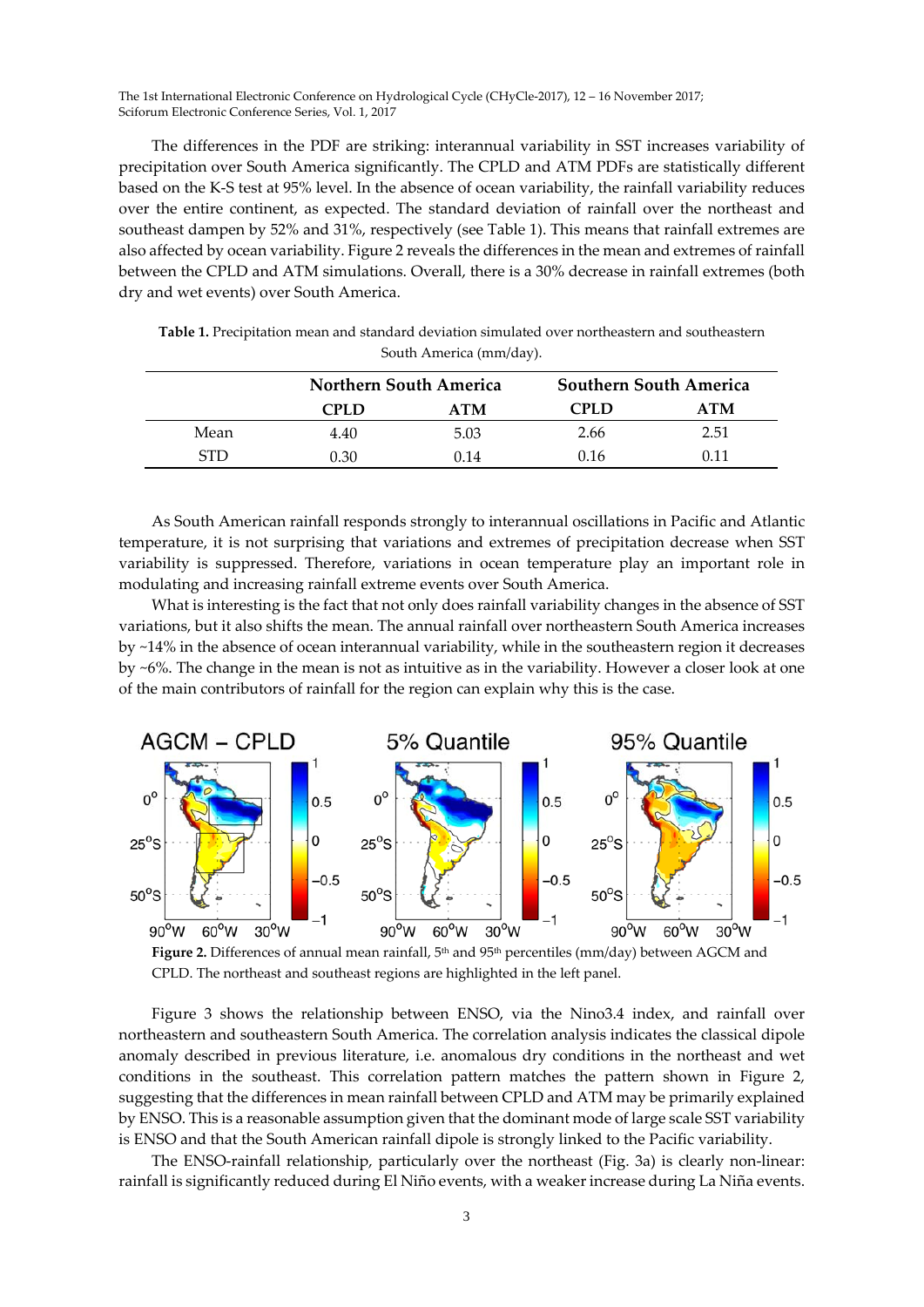Therefore, when oceanic variability is suppressed from the numerical experiments, rainfall tends to increase due to this non‐linear relationship.



**Figure 3.** Scatter plot of northeastern (left) and southeastern (right) South America versus Nino3.4 index. Blue (red) dots represent rainfall during negative (positive) Nino3.4 index. Numbers indicate correlation coefficients. Black numbers are non significant. Statistical significance was calculated based on a Student t‐test at the 95% level. Correlations for both ENSO phases are ‐0.63 for the Northeast and 0.59 for the Southeast.

#### *3.1. Effects on Rainfall Extremes*

A consequence of the damped rainfall variability in the absence of ocean variations is that extremes are also reduced. In particular, the oceans play an important role in intensifying droughts and wet events in South America. Droughts and pluvials, as measured by 5th and 95th percentile events in Figure 2, are overall 30% more intense than in the absence of ocean variability.

The duration of droughts and wet events are examined by counting the number of consecutive years with rainfall below and above average, respectively. The severity of droughts and wet events are estimated by calculating the average rainfall during those years. In this way severity can be compared across different duration of droughts. Figure 4 shows the time series of rainfall over the two regions of study, with the five most extreme long-term droughts, namely mega-droughts, simulated in CPLD and ATM.

Table 2 shows that short-term droughts are more intense in CPLD than ATM (refer to droughts lasting 1‐3yr for a fair comparison). However, it also tends to be associated with shorter events. The ATM simulates longer droughts overall compared to CPLD. While the maximum drought duration simulated in CPLD is 6 years in the northeast and southeast, in ATM is twice as long (13yrin northeast and 12 in southeast). A similar analysis using the decadal timeseries (smoothed by 11‐yr running mean) shows that the longest mega‐drought in the northeast (southeast) lasts 30yr (26yrs) in the CPLD while it persists for 53yrs (36yrs) in ATM.

Therefore, the internal variability of the atmosphere makes droughts and pluvials overall more persistent. Or in other words, ocean variability tends to produce shorter droughts and pluvials than internal atmospheric variability. This does not seem an obvious result, since the oceans have a natural red noise spectrum while the atmosphere has a white noise behavior.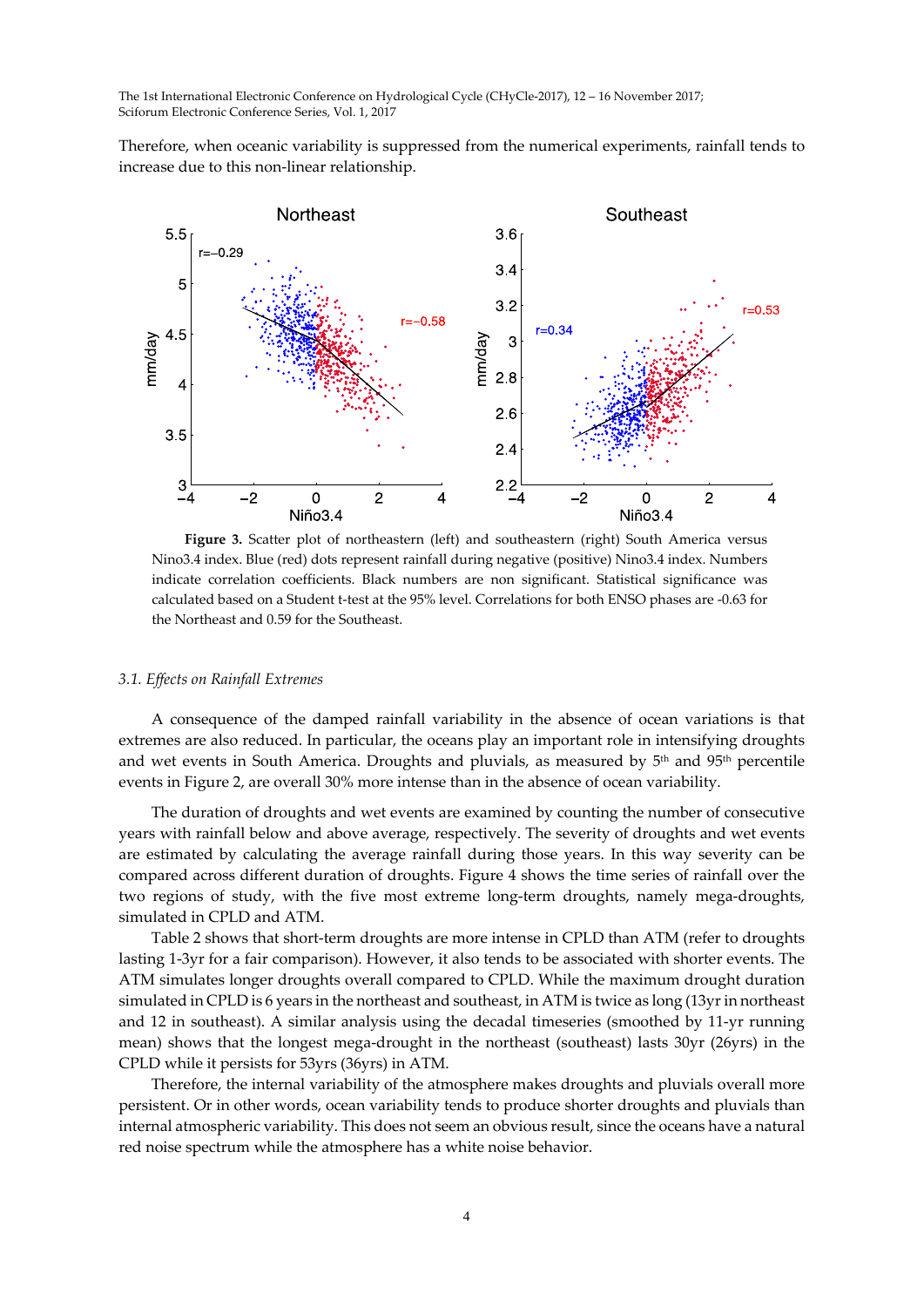

**Figure 4.** Timeseries of annual mean rainfall smoothed by 11‐yr running mean for (a,c) CPLD and (b,d) ATM over northeastern (a,b) and southeastern (c,d) South America. The five most severe megadroughts are highlighted in red. Note different y‐axis scales.

| Drought          | <b>Northern South America</b> |              | <b>Southern South America</b> |              |
|------------------|-------------------------------|--------------|-------------------------------|--------------|
| Persistence (yr) | <b>CPLD</b>                   | <b>ATM</b>   | <b>CPLD</b>                   | <b>ATM</b>   |
| 1                | $-0.19(50)$                   | $-0.12(114)$ | $-0.10(60)$                   | $-0.08(177)$ |
| $\overline{2}$   | $-0.60(43)$                   | $-0.22(78)$  | $-0.26(47)$                   | $-0.18(52)$  |
| 3                | $-0.71(28)$                   | $-0.31(24)$  | $-0.35(30)$                   | $-0.24(35)$  |
| $\overline{4}$   | $-0.99(6)$                    | $-0.45(15)$  | $-0.49(12)$                   | $-0.38(17)$  |
| 5                | $-1.02(7)$                    | $-0.47(7)$   | $-0.58(8)$                    | $-0.47(16)$  |
| 6                | $-1.16(4)$                    | $-0.78(4)$   | $-0.74(2)$                    | $-0.72(2)$   |
| 7                | $-1.62(3)$                    | $-1.05(2)$   | $-1.14(2)$                    |              |
| 8                | $-3.41(1)$                    | $-0.73(1)$   | $-1.03(1)$                    | $-0.54(2)$   |
| 9                |                               |              | $-1.38(1)$                    |              |
| 10               |                               |              |                               |              |
| 11               | $-1.10(1)$                    |              |                               | $-0.94(1)$   |
| 12               |                               | $-1.20(1)$   |                               |              |

**Table 2.** Drought severity measured by the cummulative rainfall anomaly divided by duration (mm/day). Drought persistence is the number of consecutive years with rainfall below average. Number of events is in brackets.

One explanation for the difference in duration of rainfall extreme events lies in ENSO. Generally, El Niños lead to droughts in northeast Brazil, while La Niñas are associated with wet conditions over the same region. As ENSO occurs in a 3 to 7 years cycle, droughts and pluvials tend to have similar periodicity. Even if droughts or pluvials are not directly triggered by ENSO, it can be eventually modulated by the positive and negative phases of the phenomenon. Thus, ENSO acts a regulator for